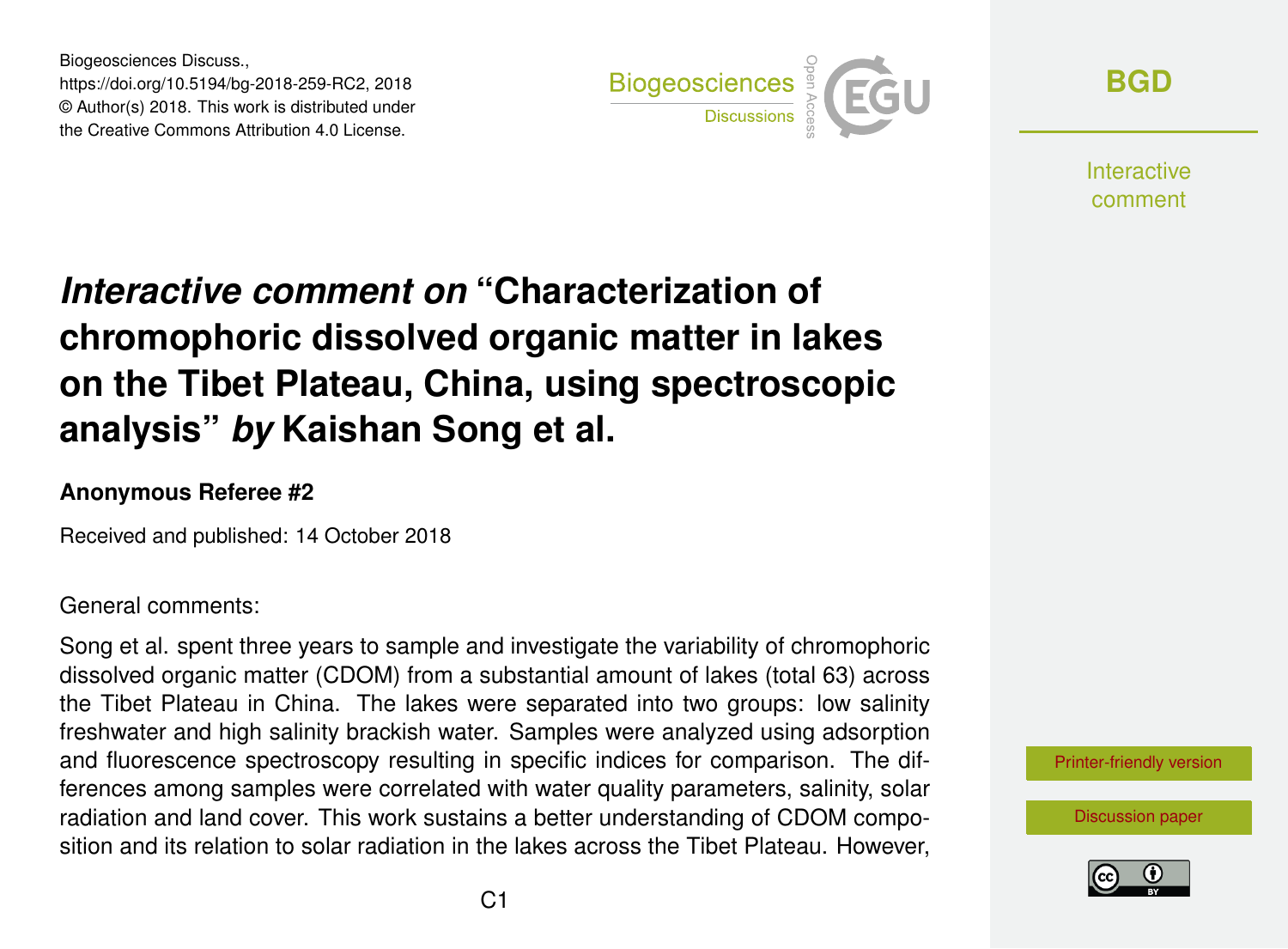the manuscript is mainly a data report in the current version. There are too many methodological details but lacking appropriate discussion of the results. Depending on how the authors address the following comments and questions, the manuscript will need to be re-considered whether suitable for publication or not.

Specific comments:

Abstract – what's the importance of this work? Present the main results in a more concise manner. Remove data process details. Add more statements in the end to highlight the implication and conclusions from this study.

Introduction –

Line 49∼67: How representative are the 63 lakes studied in this work, considering that there are more than 400 lakes in the Tibet Plateau? Only brackish lakes in the Tibet Plateau was mentioned. What about freshwater lakes? Were the percentages of freshwater and brackish lakes reported in previous studies?

Line 68-70: Why DOM <0.45 um, and CDOM <0.22 um? Terrestrial DOM can contribute high molecular weight CDOM to aquatic environments.

Line 80∼90: Regarding the identification of major components from EEMs data, what is the difference between EEM-PARAFAC and EEM-FRI data analysis? Why EEM-FRI rather than EEM-PARAFAC was chosen in this study?

Line 102∼103: saline lakes (32 lakes) or freshwater lakes (32 lakes)?

Line 106: Only spatial dynamic changes were evaluated in this study. What about seasonal changes? Were all the samples collected in the same season? If not from the same season, how comparable and how representative are the samples to be used for investigation of spatial dynamic changes?

Materials and Methods –

Line 122∼124: How is the solar UV radiation in the Tibet Plateau? Any numbers to

Interactive comment

[Printer-friendly version](https://www.biogeosciences-discuss.net/bg-2018-259/bg-2018-259-RC2-print.pdf)

[Discussion paper](https://www.biogeosciences-discuss.net/bg-2018-259)

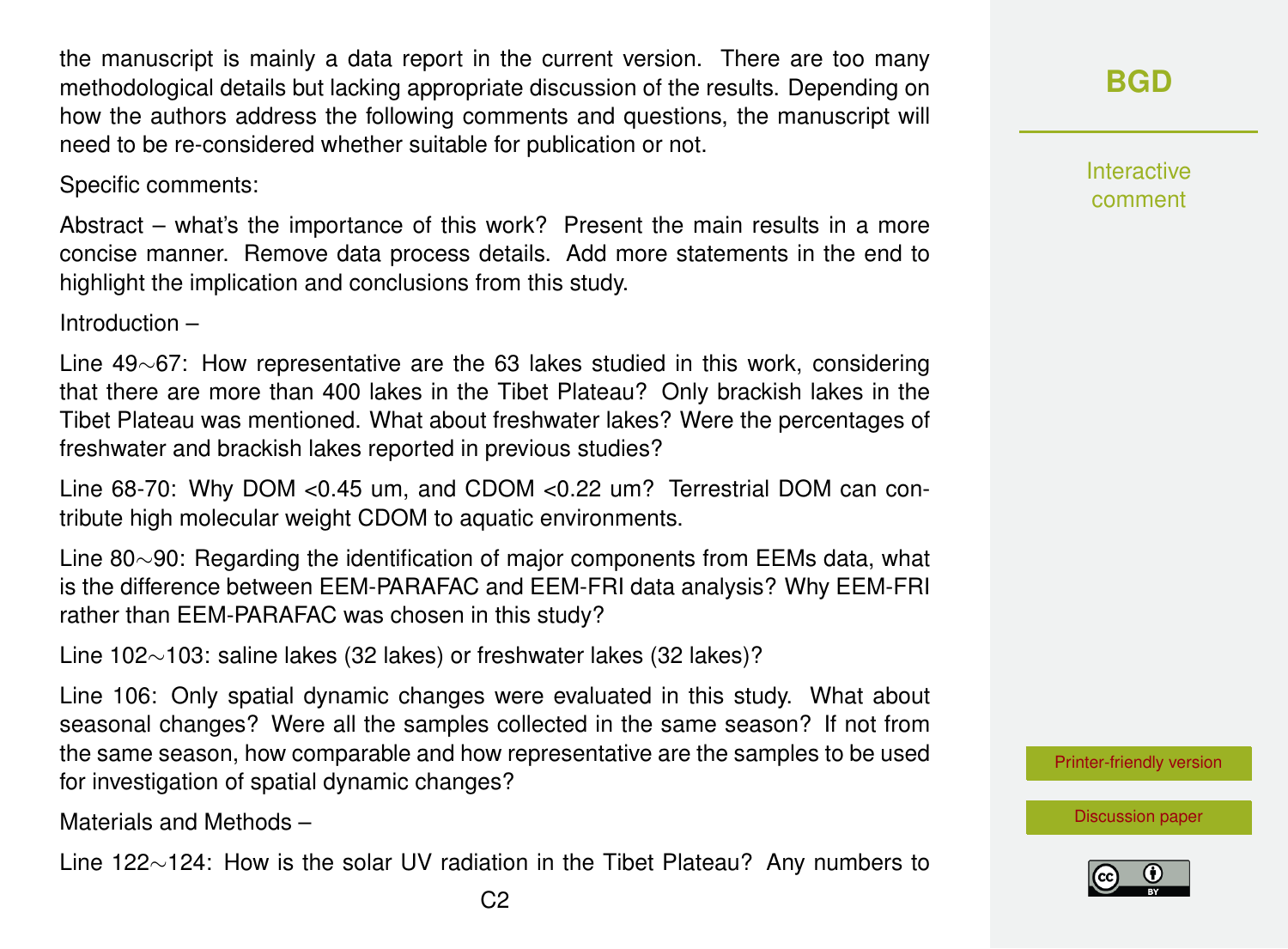describe it? How many magnitudes higher than other well studied areas, such as the Amazon River, Hulun Lake, and lakes in the Northeast of China?

Line 121∼127: The difference between summer and winter was described here. Was this difference considered in the sampling plan?

Line 134∼135: Describe the sample locations in more details. Sampling season – summer or winter or both? How was the retention time of each lake determined? What is the total covered area? How representative are they among the more than 400 lakes in the Tibet Plateau?

Line 135∼141: Was the filtering process conducted in the field? If not, how were the samples stored and transported to lab? It is confusing why different size of filters were applied. What parameters were measured in each filtrate? Why repeating 0.45 um filtering after 0.22 um filtering? This section needs to be revised seriously.

Line 144: How was turbidity determined? Where is pH data? Table 1 did not include pH data. Actually pH has a significant impact on CDOM and FDOM measurement. If the pH variability was significant, the samples need to be adjusted to a similar pH prior to measurement.

Line 162: Describe SUVA254, Slope ratios, and HIX in more details.

Line 176∼184: Use a table to present the criteria ratios for the different sources. Include appropriate references to cite from.

Line 186∼193: Use a table to present the positions of the fluorescence maximum peaks for the major components. Include appropriate references to cite from.

Results –

Line 217: TSM, pH were missing in Table 1.

Line 220: average values and standard deviation or range?

### **[BGD](https://www.biogeosciences-discuss.net/)**

Interactive comment

[Printer-friendly version](https://www.biogeosciences-discuss.net/bg-2018-259/bg-2018-259-RC2-print.pdf)



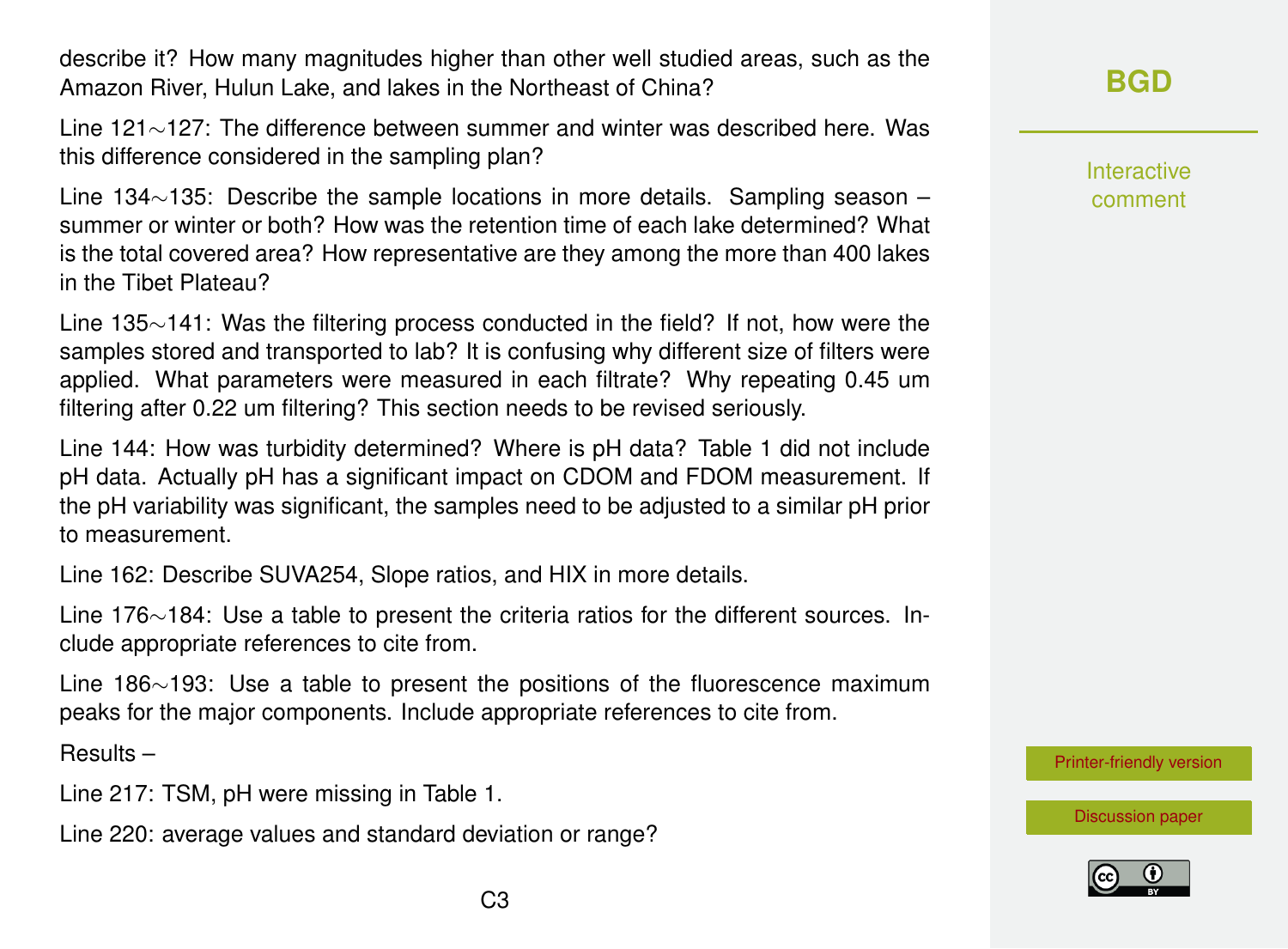Line 224: Turbidity in freshwater lakes are not lower than those of brackish lakes.

Line 228: trophic states?

Line 240∼241: Add lake abbreviation name and numbers to corresponding to the lake numbers in Figure 2. Replace "Fig. S1" with "Table 1".

Line 248: There was no clear trend between DOC and elevation.

Line 270: Fig. 3 rather than Fig. 2

Line 278∼279: Move to discussion. Need more explanation. For example, the brackish lakes are located in higher elevation areas, resulting in more significant photodegradation, and lower SUVA254...

Line 280∼281: Add lake abbreviation name and numbers to corresponding to the lake numbers in Table S1.

Line 280∼297: What does M (E250 : E 365) implicate? The authors claimed significant differences between brackish and freshwater lakes for the slope ratios. However, the average values did not show dramatic differences. How was the ANOVA test conducted? Some of the statements need to be moved to discussion section.

Line 308: Fig. 4a

Line 300∼337: Shorten the EEM-FRI results to be concise. There was repeated information.

Line 360∼371: Move to discussion section. I disagree with the authors regarding the interpretation of EEM-FRI results. It is too simplified to only consider the DOM sources (allochthonous vs. autochthonous and microbial) as the explanation of the differences between brackish and freshwater lakes. It is arguable that photo-degradation could alter DOM structure and shape the EEM spectra.

Line 373∼386: No significant difference was observed.

**[BGD](https://www.biogeosciences-discuss.net/)**

Interactive comment

[Printer-friendly version](https://www.biogeosciences-discuss.net/bg-2018-259/bg-2018-259-RC2-print.pdf)